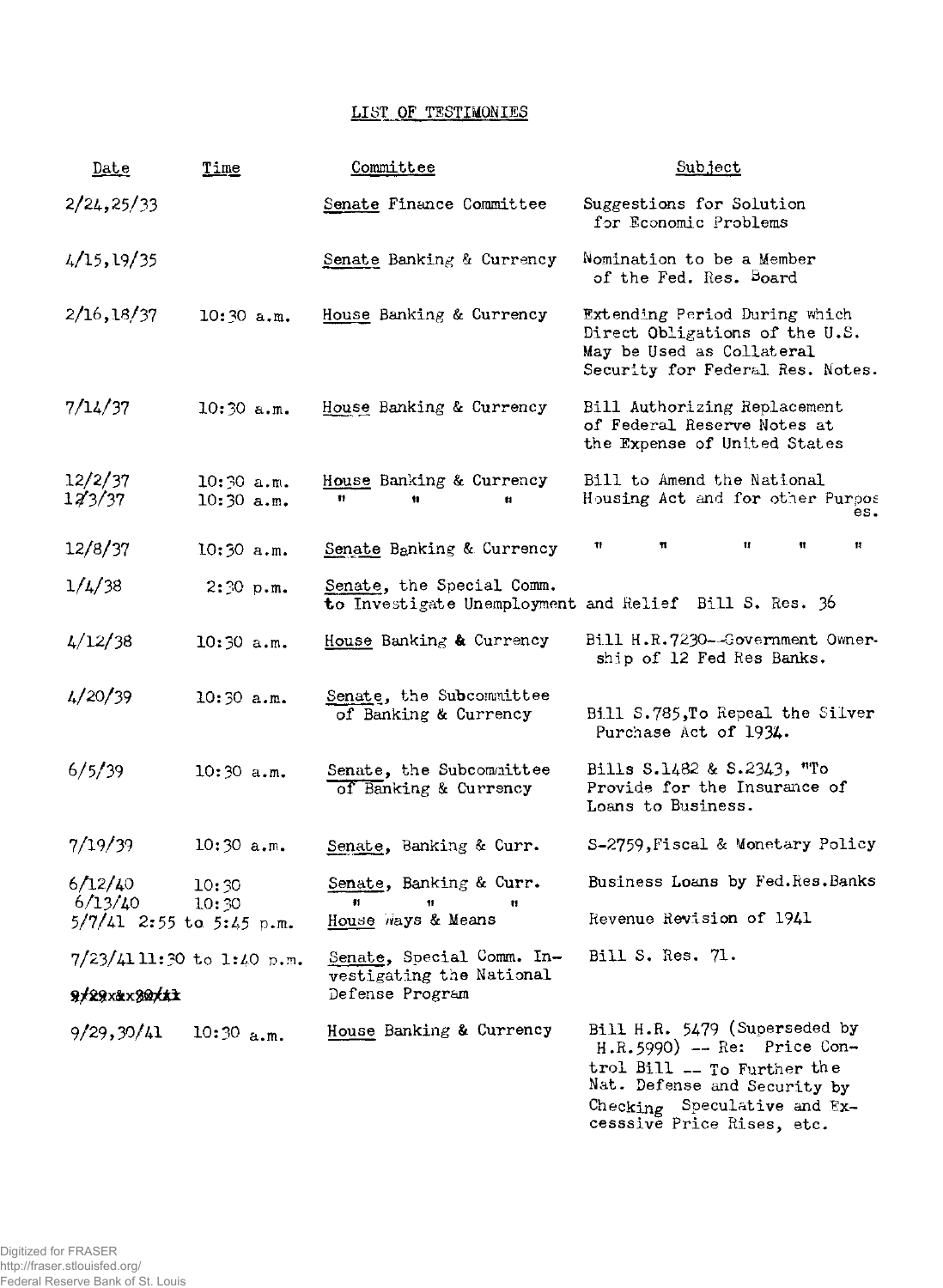| Date        | Time                                       | Committee                         | <u>Subject</u>                                                                                                                                                                                                            |
|-------------|--------------------------------------------|-----------------------------------|---------------------------------------------------------------------------------------------------------------------------------------------------------------------------------------------------------------------------|
| 1/30/42     | $2:30$ p.m.                                | House, on the Judiciary           | Bill S.2208 (Passed by Senate)<br>Second War Powers Act, 1942 --<br>To Further Expedite the Prosecu-<br>tion of the War                                                                                                   |
| 6/17/42     | $10:30$ a.m.                               | House Banking & Curr.             | To Amend the Fed. Res. Act.<br>Part I                                                                                                                                                                                     |
| 6/19/42     | $10:30$ a.m.                               | House Banking & Curr.             | To Amend Fed. Res. Act Part II                                                                                                                                                                                            |
| 2/17/43     | $10:30$ a.m.                               | Senate Banking & Curr.            | Wartime Duspension of Certain Pro-<br>visions of Federal Reserve Act.                                                                                                                                                     |
| 5/4/43      | $10:30$ a.m.                               | Senate Banking & Curr.            | Amending Sections 16 & 17 of the<br>Federal Reserve Act.                                                                                                                                                                  |
| 2/20;3/7/45 | $2:30$ p.m.<br>$10:30$ a.m.<br>$2:30$ p.m. | Senate Banking & Curr.            | Bill S-510 -- Reduction in Reserve<br>Ratio for Federal Reserve Notes &<br>Deposits.                                                                                                                                      |
| 2/27;3/5/45 | $10:30$ a.m.<br>$10:30$ a.m.               | House Banking & Curr.             | Bill H.R. -2124--Reduction in Re-<br>serve Ratio for Fed.Res. Notes and<br>Deposits.                                                                                                                                      |
| 6/1/45      | $10:30$ a.m.                               | House Select on Small<br>Business | Bill H.R.64 $-$ -A Study & Investiga-<br>tion of the National Defense<br>Program in Its Relation to Small<br>Buisness - Part 2 Financial Prob-<br>lems.                                                                   |
| 6/15/45     | $4:30$ p.m.                                | House Banking & Curr.             | Bill H.J.Res. 101 -- 1945 Sta-<br>bilization extension Act -- Joint<br>Resolution Extending the Effect-<br>ive Period of the Emergency Price<br>Control Act of 1942, and the<br>Stabilization Act of 1942, As<br>Amended. |
| 2/25/46     | $10:30$ a.m.                               | House Banking & Curr.             | Extension of Price Control                                                                                                                                                                                                |
| 3/8/16      | $10:30$ a.m.                               | Senate Banking & Curr.            | Anglo-American Financial Agreemen                                                                                                                                                                                         |
| 4/17/47     | $9:30$ a.m.                                | и<br>Ħ<br><u>Senate</u>           | Assistance in Financing Small<br>Business.                                                                                                                                                                                |
| 5/26/47     | 10:00 s.m.                                 | Ħ<br>Ħ<br>Senate                  | "Providing for Control and<br>Regulation of Bank Holding Co.'s                                                                                                                                                            |
| 6/25/47     | $10:00$ a.m.                               | Ħ<br>H<br>Senate                  | Regulation W                                                                                                                                                                                                              |